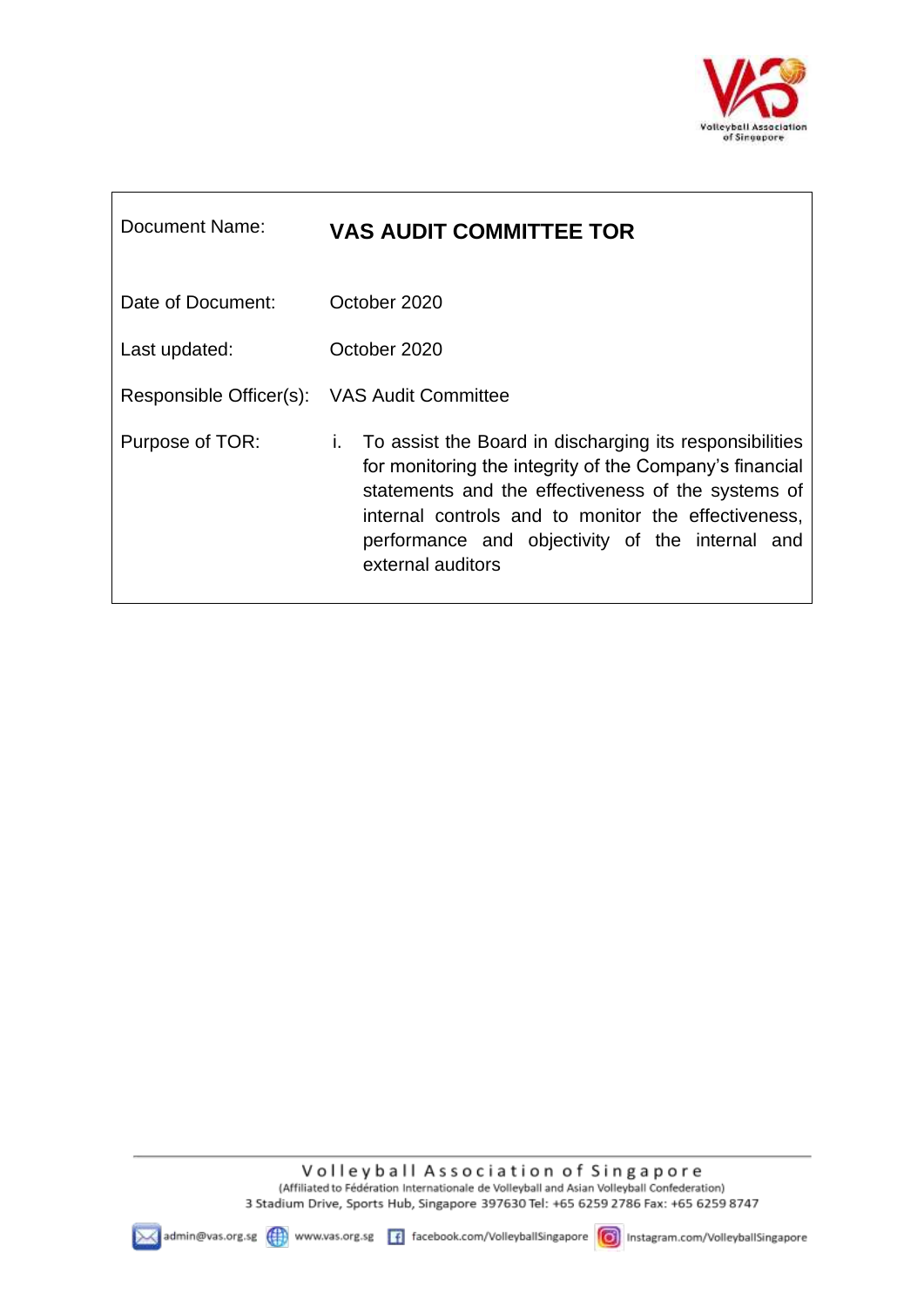

## **1. OBJECTIVES**

1.1 The VAS Audit Committee (VAC) oversees the financial reporting and disclosure process, the system of internal controls, risk management as well as the external and internal audits of Volleyball Association of Singapore (VAS) for the Board Members (Board) to obtain independent information about the VAS's activities.

# **2. COMPOSITION**

2.1 The VAS Audit Committee shall comprise of:

| <b>Role</b> | <b>Name</b>                |
|-------------|----------------------------|
| Chairman    | <b>Mr. Chia Min Chong</b>  |
|             | Secretary General, VAS     |
| Member      | Mr. Chow Tze Wan (Desmond) |
|             | Vice President, VAS        |
| Member      | Mr. Low Lim Hsun (Justin)  |
|             | Vice President, VAS        |

- 2.2 The VAC should consist of a Chairperson and a minimum of 2 members.
- 2.3 The VAC Chairperson shall be appointed by the Board.
- 2.4 The Board shall review and approve any new VAC members recommended by the Chairperson based on their capabilities which include but not limited to good understanding of:
	- 2.4.1 Financial matters; and
	- 2.4.2 Risk management.
- 2.5 The VAC shall hold a meeting at least once in every quarter.
- 2.6 Decisions to be made at meetings can be carried by a simple majority vote. The Chairperson shall have the casting vote if there is a tie.

### **3. VAC CHAIRPERSON**

- 3.1 The VAC Chairperson is the principal leader of the VAC and has overall responsibility for the VAC's administration.
- 3.2 The Chairperson will:
	- 3.2.1 Set the overall ARC agenda.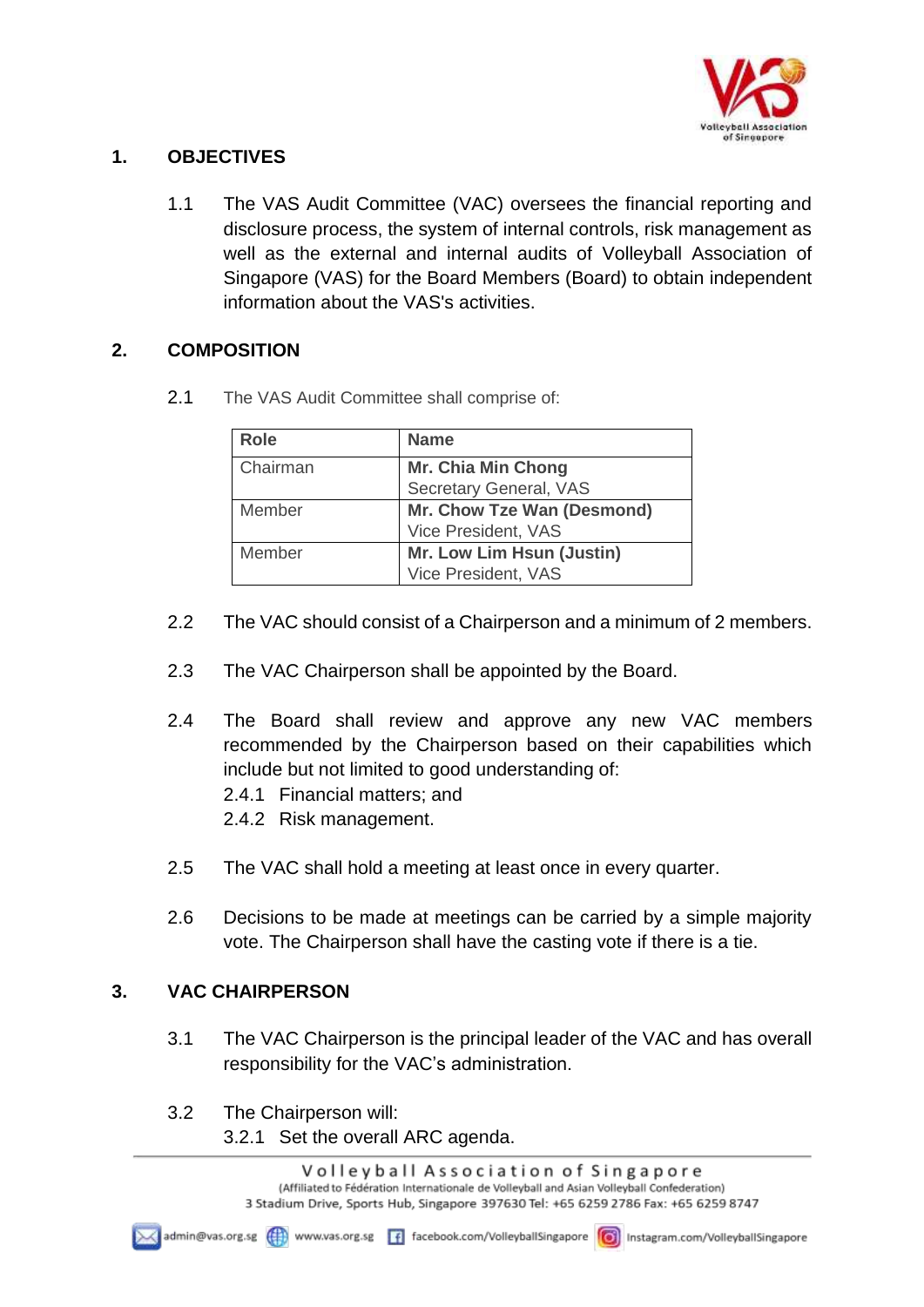

- 3.2.2 Lead in the prioritization of ARC activities.
- 3.2.3 Chair all meetings of the ARC
- 3.3 If the Chairperson is not available to Chair any meeting, the remaining VAC members must select a chair from amongst their number.
- 3.4 Report regularly to the Board in the format preferred by the Board.
- 3.5 Coordinate and delegate activities of the VAC to the VAC members.
- 3.6 Represent the VAC to the Board and external and internal stakeholders.

#### **4. ROLE AND RESPONSIBILITIES OF VAC**

- 4.1 To oversee the financial reporting and disclosure process and monitor the choice of accounting policies and principles.
- 4.2 To review the audit plans and reports of the external auditors and internal auditors and considers the effectiveness of the actions taken by management on the auditors' recommendations.
- 4.3 To conduct annual review of the key processes and quarterly review of the internal controls report prepared by the Secretariat, and report to the Board on the findings and recommendations for improvements.
- 4.4 To review and address the risks that are associated with the key processes.
- 4.5 To report to the Board any financial irregularities, concerns and opportunities.
- 4.6 To liaise with external and internal auditors on any significant matters arising.
- 4.7 To recommend the external auditor to Board for review and approval, following review of the terms of engagement and scope of work.

### **5. FINANCIAL AUTHORITY**

5.1 The VAC shall have no authority on any financial matters, except with prior approval obtained from the Board.